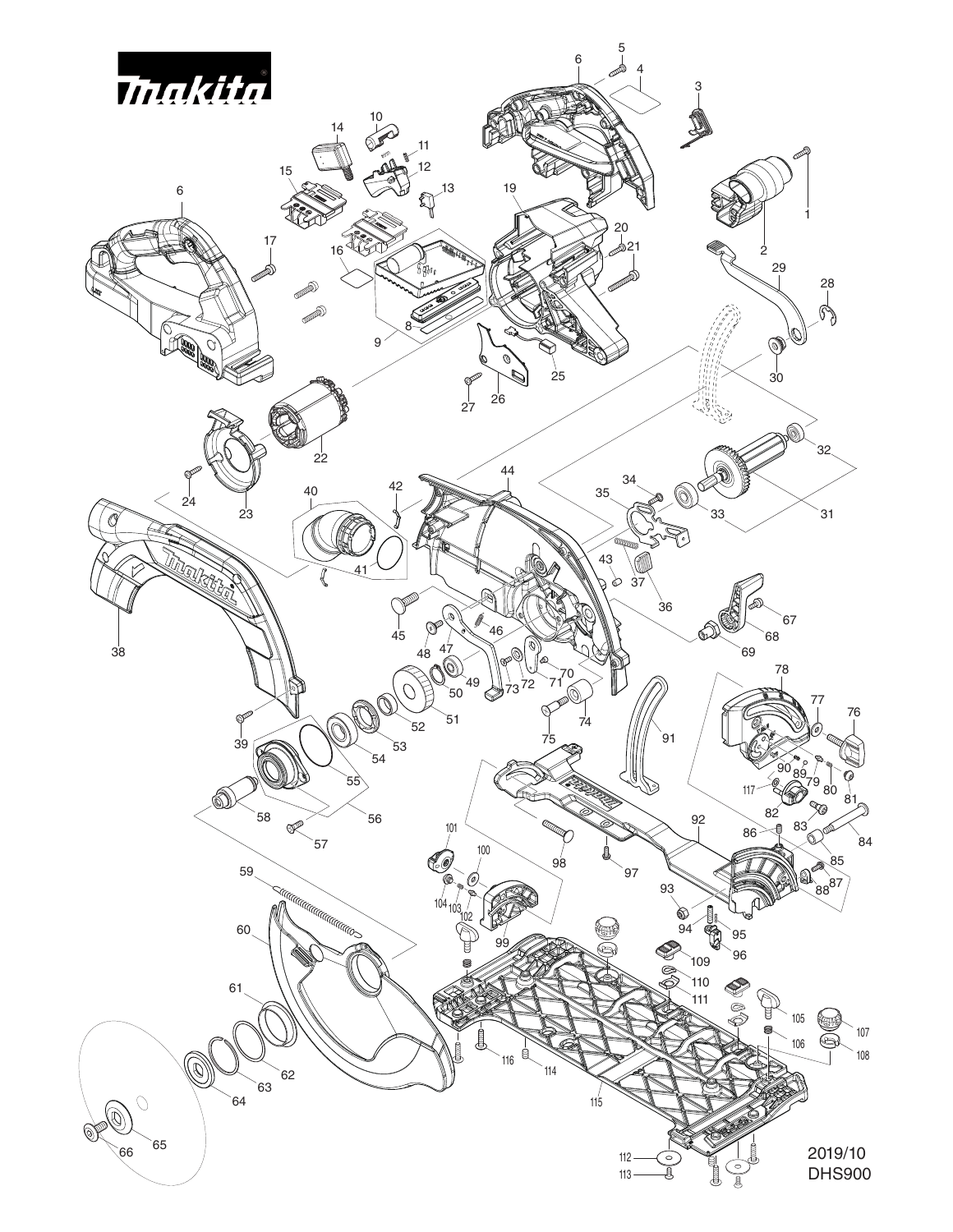| Item No. | <b>Type</b> | Sub  | Part No. | <b>Description</b>            | Qty            | Unit       |
|----------|-------------|------|----------|-------------------------------|----------------|------------|
| 001      |             |      | 266326-2 | TAPPING SCREW 4X18            | 1              | PC.        |
| 002      |             |      | 459828-7 | <b>FRONT GRIP</b>             | 1              | PC.        |
| 003      |             |      | 140F99-0 | <b>CAP COMPLETE</b>           | $\mathbf 1$    | PC.        |
|          | 2           | INC. | 213A05-9 | O RING 16                     | 1              | PC.        |
|          |             | INC. | 818H07-8 | <b>CAP LABEL</b>              | 1              | PC.        |
| 004      |             |      | 856L73-1 | DHS900 NAME PLATE             | 1              | PC.        |
| 005      |             |      | 266326-2 | <b>TAPPING SCREW 4X18</b>     | 8              | PC.        |
| 006      |             |      | 183N74-1 | <b>HANDLE SET</b>             | 1              | <b>SET</b> |
|          |             | INC. | 263005-3 | <b>RUBBER PIN 6</b>           | 4              | PC.        |
| 008      |             |      | 813T74-0 | <b>INDICATION LABEL</b>       | $\mathbf{1}$   | PC.        |
| 009      |             |      | 620C59-5 | CONTROLLER COMPLETE           | 1              | PC.        |
|          |             | INC. |          | Item No. 8                    |                |            |
| 010      |             |      | 419704-7 | <b>LOCK OFF BUTTON</b>        | 1              | PC.        |
| 011      |             |      | 231433-0 | <b>COMPRESSION SPRING 4</b>   | $\overline{2}$ | PC.        |
| 012      |             |      | 459829-5 | <b>SWITCH LEVER</b>           | $\mathbf{1}$   | PC.        |
| 013      |             |      | 632M92-5 | <b>SWITCH UNIT</b>            | $\mathbf{1}$   | PC.        |
| 014      |             |      | 651083-9 | SWITCH C3XA-1PSPM             | $\mathbf{1}$   | PC.        |
| 015      |             |      | 643874-2 | <b>TERMINAL</b>               | $\overline{2}$ | PC.        |
| 016      |             |      | 856L79-9 | DHS900 SERIAL NO. LABEL       | $\mathbf{1}$   | PC.        |
|          |             |      |          |                               |                |            |
| 017      |             |      | 911243-8 | PAN HEAD SCREW M5X25          | 3              | PC.        |
| 019      |             |      | 459823-7 | <b>MOTOR HOUSING</b>          | $\mathbf{1}$   | PC.        |
| 020      |             |      | 266326-2 | <b>TAPPING SCREW 4X18</b>     | 1              | PC.        |
| 021      |             |      | 911258-5 | PAN HEAD SCREW M5X35          | 4              | PC.        |
| 022      |             |      | 629462-9 | <b>STATOR</b>                 | 1              | PC.        |
| 023      |             |      | 459826-1 | <b>BAFFLE PLATE</b>           | $\mathbf{1}$   | PC.        |
| 024      |             |      | 266326-2 | <b>TAPPING SCREW 4X18</b>     | $\overline{2}$ | PC.        |
| 025      |             |      | 620936-3 | <b>LED CIRCUIT</b>            | $\mathbf 1$    | PC.        |
| 026      |             |      | 459827-9 | <b>LIGHT COVER</b>            | 1              | PC.        |
| 027      |             |      | 266326-2 | <b>TAPPING SCREW 4X18</b>     | 1              | PC.        |
| 028      |             |      | 257953-6 | <b>BOW STOP RING E-12</b>     | 1              | PC.        |
| 029      |             |      | 271453-2 | LEVER 132                     | 1              | PC.        |
| 030      |             |      | 252262-8 | COLLERED HEX. NUT M8          | 1              | PC.        |
| 031      |             |      | 519602-6 | <b>ROTOR ASS'Y</b>            | 1              | PC.        |
|          |             | INC. |          | Item No. 32,33                |                |            |
| 032      |             |      | 210022-4 | <b>BALL BEARING 626DDW</b>    | 1              | PC.        |
| 033      |             |      | 210059-1 | <b>BALL BEARING 6000DDW</b>   | 1              | PC.        |
| 034      |             |      | 251529-1 | + PAN HEAD SCREW M4X14        | 1              | PC.        |
| 035      |             |      | 347575-1 | <b>SHAFT LOCK</b>             | 1              | PC.        |
| 036      |             |      | 286039-9 | CAP                           | 1              | PC.        |
| 037      |             |      | 233084-5 | <b>COMPRESSION SPRING 6</b>   | 1              | PC.        |
| 038      |             |      | 319860-2 | <b>BLADE CASE COVER</b>       | 1              | PC.        |
| 039      |             |      | 266034-5 | TAPPING SCREW CT 4X16         | 4              | PC.        |
| 040      |             |      | 136173-4 | DUST NOZZLE ASS'Y             | 1              | PC.        |
|          |             | INC. |          | Item No. 41                   |                |            |
| 041      |             |      | 213444-7 | O RING 30                     | 1              | PC.        |
| 042      | 2           |      | 232674-1 | <b>LEAF SPRING</b>            | $\overline{c}$ | PC.        |
| 043      |             |      | 263005-3 | RUBBER PIN 6                  | 1              | PC.        |
| 044      |             |      | 140P84-3 | <b>BLADE CASE COMPLETE</b>    | 1              | PC.        |
|          |             | INC. | 213434-0 | O RING 26                     | 1              | PC.        |
|          |             | INC. | 8004T2-8 | <b>SCALE LABEL</b>            | 1              | PC.        |
|          |             |      |          |                               |                |            |
|          |             | INC. |          | Item No. 43                   |                |            |
| 045      |             |      | 266396-1 | FLATHEAD SQUARENECKBOLT M8X24 | 1              | PC.        |
| 046      |             |      | 232563-0 | <b>TENSION SPRING 4</b>       | 1              | PC.        |
| 047      |             |      | 162686-9 | OPEN LEVER                    | 1              | PC.        |
| 048      |             |      | 265A60-7 | + PAN HEAD SCREW M5X14        | 1              | PC.        |
| 049      |             |      | 210029-0 | <b>BALL BEARING 608ZZ</b>     | 1              | PC.        |
| 050      |             |      | 961057-5 | <b>RETAINING RING S-17</b>    | 1              | PC.        |
| 051      |             |      | 226934-1 | <b>HELICAL GEAR 46</b>        | 1              | PC.        |
| 052      |             |      | 257451-0 | RING 17                       | 1              | PC.        |
| 053      |             |      | 285809-3 | BEARING RETAINER 23-36        | 1              | PC.        |
| 054      |             |      | 210301-0 | <b>BALL BEARING 6003DDW</b>   | 1              | PC.        |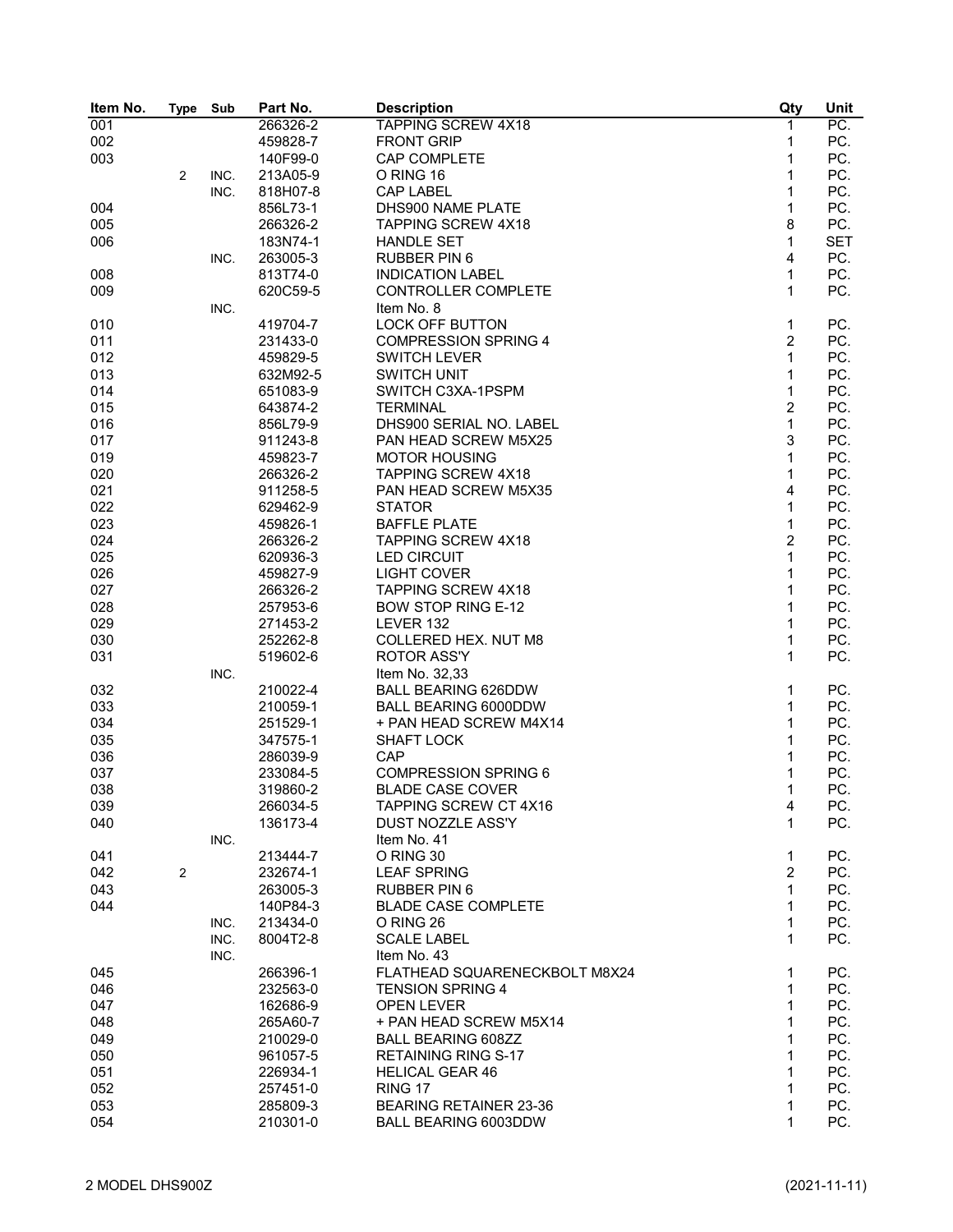| Item No. | <b>Type</b> | Sub  | Part No. | <b>Description</b>                                            | Qty              | Unit |
|----------|-------------|------|----------|---------------------------------------------------------------|------------------|------|
| 055      |             |      | 213623-7 | O RING 46                                                     | 1                | PC.  |
| 056      |             |      | 136192-0 | <b>BEARING BOX ASS'Y</b>                                      | $\mathbf{1}$     | PC.  |
|          |             | INC. |          | Item No. 55                                                   |                  |      |
| 057      |             |      | 265034-2 | + COUNTERSUNK HEAD SCREW M5X16                                | $\overline{c}$   | PC.  |
| 058      |             |      | 327192-3 | <b>SPINDLE</b>                                                | $\mathbf 1$      | PC.  |
| 059      |             |      | 232562-2 | <b>TENSION SPRING 6</b>                                       | $\mathbf{1}$     | PC.  |
| 060      |             |      | 319861-0 | SAFETY COVER                                                  | $\mathbf{1}$     | PC.  |
| 061      |             |      | 459830-0 | <b>SPACER</b>                                                 | $\mathbf{1}$     | PC.  |
| 062      |             |      | 267337-0 | FLAT WASHER 40                                                | $\mathbf{1}$     | PC.  |
| 063      |             |      | 257452-8 | RETAINING RING (EXT) WR-40                                    | $\mathbf{1}$     | PC.  |
| 064      |             |      | 224603-8 | <b>INNER FLANGE 40</b>                                        | 1                | PC.  |
| 065      |             |      |          |                                                               | 1                | PC.  |
|          |             |      | 224600-4 | <b>OUTER FLANGE 38</b>                                        | 1                | PC.  |
| 066      |             |      | 265A59-2 | HEX.SOCKET HEAD BOLT M8                                       |                  |      |
| 067      |             |      | 911113-1 | PAN HEAD SCREW M4X10 WITH WR                                  | $\mathbf{1}$     | PC.  |
| 068      |             |      | 271451-6 | LEVER 55                                                      | $\mathbf{1}$     | PC.  |
| 069      |             |      | 252275-9 | HEX. NUT M4-16                                                | $\mathbf{1}$     | PC.  |
| 070      |             |      | 265A82-7 | HEX. SOCKET HEAD SCREW M3X4                                   | 1                | PC.  |
| 071      |             |      | 347576-9 | <b>OPEN PLATE</b>                                             | 1                | PC.  |
| 072      |             |      | 347577-7 | WASHER 6                                                      | 1                | PC.  |
| 073      |             |      | 265135-6 | + COUNTERSUNK HEAD SCREW M4X10                                | $\mathbf 1$      | PC.  |
| 074      |             |      | 262185-2 | <b>RUBBER SLEEVE8</b>                                         | $\mathbf{1}$     | PC.  |
| 075      |             |      | 251572-0 | + COUNTERSUNK HEAD SCREW M6X30                                | $\mathbf{1}$     | PC.  |
| 076      |             |      | 265776-8 | THUMB SCREW M6X26                                             | $\mathbf{1}$     | PC.  |
| 077      |             |      | 253111-2 | <b>FLAT WASHER 6</b>                                          | $\overline{2}$   | PC.  |
| 078      |             |      | 319865-2 | <b>FRONT ANGULAR PLATE</b>                                    | $\mathbf{1}$     | PC.  |
| 079      |             |      | 263041-9 | SHOULDER PIN 3-5                                              | 1                | PC.  |
| 080      |             |      | 231234-6 | <b>COMPRESSION SPRING 3.5</b>                                 | 1                | PC.  |
| 081      |             |      | 266559-9 | H.S.BUTTON HEAD BOLT M6X4                                     | $\mathbf{1}$     | PC.  |
| 082      |             |      | 450704-8 | DIAL 27                                                       | $\mathbf{1}$     | PC.  |
| 083      |             |      | 251370-2 | + PAN HEAD SCREW M5                                           | $\mathbf{1}$     | PC.  |
| 084      |             |      | 251528-3 | + PAN HEAD SCREW M6                                           | 1                | PC.  |
| 085      |             |      | 257580-9 | SLEEVE <sub>8</sub>                                           | 1                | PC.  |
| 086      |             |      | 266229-0 | H.S.SET SCREW(CUP POINT)M5X8                                  | 1                | PC.  |
| 087      |             |      | 911118-1 | PAN HEAD SCREW M4X12                                          | $\mathbf{1}$     | PC.  |
| 088      |             |      | 419632-6 | <b>POSITION PLATE</b>                                         | 1                | PC.  |
| 089      |             |      | 216008-6 | STEEL BALL 4                                                  | 1                | PC.  |
| 090      |             |      | 233314-4 | <b>COMPRESSION SPRING 4</b>                                   | 1                | PC.  |
| 091      |             |      | 347574-3 | <b>DEPTH GUIDE</b>                                            | 1                | PC.  |
| 092      |             |      | 140P89-3 | <b>FRAME COMPLETE</b>                                         | 1                | PC.  |
|          |             | INC. | 233025-1 | <b>COMPRESSION SPRING 2</b>                                   | $\overline{c}$   | PC.  |
|          |             | INC. | 259008-3 | PUSH NUT 4                                                    | $\overline{c}$   | PC.  |
|          |             | INC. | 286041-2 | CAP <sub>14</sub>                                             | $\boldsymbol{2}$ | PC.  |
|          |             | INC. | 345747-2 | <b>SPACER PLATE</b>                                           | $\overline{2}$   | PC.  |
|          |             | INC. | 347392-9 | <b>PLATE</b>                                                  | $\overline{2}$   | PC.  |
| 093      |             |      |          | HEX. LOCK NUT M6-10                                           | 1                | PC.  |
|          |             |      | 252014-7 |                                                               | 1                |      |
| 094      |             |      | 265A83-5 | H.S.SET SCREW(FLAT POINT)M5X20<br><b>COMPRESSION SPRING 2</b> | 1                | PC.  |
| 095      |             |      | 233025-1 |                                                               |                  | PC.  |
| 096      |             |      | 412210-1 | <b>SLIDER</b>                                                 | $\mathbf{1}$     | PC.  |
| 097      |             |      | 265A84-3 | PAN HEAD SCREW M4X12 WITH WR                                  | $\overline{2}$   | PC.  |
| 098      |             |      | 266332-7 | R.H SQUARE NECK BOLT M6X35                                    | $\mathbf{1}$     | PC.  |
| 099      |             |      | 319866-0 | <b>REAR ANGULAR PLATE</b>                                     | 1                | PC.  |
| 100      |             |      | 253111-2 | <b>FLAT WASHER 6</b>                                          | 1                | PC.  |
| 101      |             |      | 252270-9 | THUMB NUT M6                                                  | 1                | PC.  |
| 102      |             |      | 263041-9 | SHOULDER PIN 3-5                                              | 1                | PC.  |
| 103      |             |      | 231234-6 | <b>COMPRESSION SPRING 3.5</b>                                 | 1                | PC.  |
| 104      |             |      | 266559-9 | H.S.BUTTON HEAD BOLT M6X4                                     | $\mathbf{1}$     | PC.  |
| 105      |             |      | 265701-9 | THUMB SCREW M6X14                                             | $\boldsymbol{2}$ | PC.  |
| 106      |             |      | 233376-2 | <b>COMPRESSION SPRING 8</b>                                   | $\overline{c}$   | PC.  |
| 107      |             |      | 265775-0 | <b>THUMB SCREW M4X3</b>                                       | $\overline{c}$   | PC.  |
| 108      |             |      | 419627-9 | <b>HOLDER</b>                                                 | $\overline{c}$   | PC.  |
| 109      |             |      | 458092-7 | <b>SLIDE LEVER</b>                                            | $\overline{c}$   | PC.  |
| 110      |             |      | 253932-2 | <b>WAVE WASHER 10</b>                                         | $\overline{c}$   | PC.  |
| 111      |             |      | 345977-5 | <b>PLATE</b>                                                  | $\overline{2}$   | PC.  |